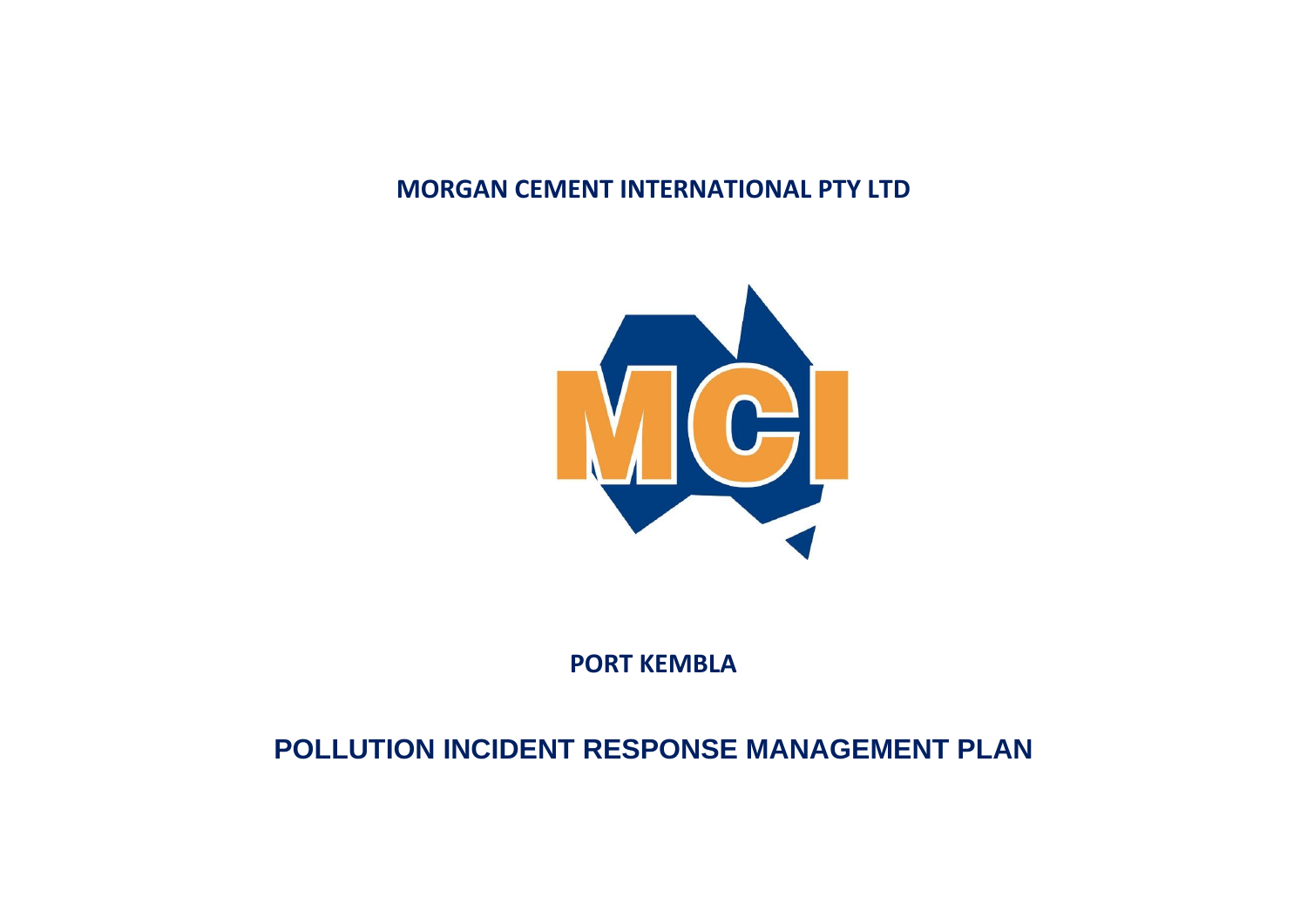## **Pollution Incident Response Management Plan – Port Kembla**

This Pollution Incident Response Plan has been made publicly available as per Clause 98D of the Protection of the Environment (General) Amendment (Pollution Incident Response Management Plans) Regulation 2012 and the Protection of the Environment Operations Act 2011. For the purpose of this plan a 'pollution incident' is defined as:

<sup>"</sup>*An occurrence or set of circumstances during or as a consequence of which there is or is likely to be a leak, spill or other escape or deposit of a substance, as a result of which pollution has occurred, is occurring or is likely to occur. It includes an incident or set of circumstances in which a substance has been placed or disposed of on premises, but it does not include an incident or set of circumstances involving only the emission of any noise."* ('Pollution Incident', Dictionary, Protection of the Environment Operations Act 1997)

#### **Notification of Pollution Incidents**

In the case of an emergency Morgan Cement International will contact the Emergency Services immediately on 000. After Emergency Services have been contacted, or in the case of non-emergency pollution incidents\*, Morgan Cement International Port Kembla site will notify the following Authorities as follows:

| 1. Fire & Rescue NSW                                   | Contact number/s:                                                | 000                                                                                 |
|--------------------------------------------------------|------------------------------------------------------------------|-------------------------------------------------------------------------------------|
| <b>2. EPA</b>                                          | <b>Contact number/s:</b>                                         | 131555                                                                              |
| 3. NSW Health                                          | <b>Relevant Area Health Service:</b><br><b>Contact number/s:</b> | <b>Illawarra-Shoalhaven</b><br>(02) 4221 6700<br>A/H (02) 4222 5000<br>1300 066 055 |
| 4. SafeWork NSW                                        | Contact number/s:                                                | 131050                                                                              |
| 5. Local authority/s<br><b>Wollongong City Council</b> | <b>Contact number/s:</b>                                         | (02) 4227 7111                                                                      |
| <b>Port Authority of NSW</b>                           | <b>Contact number/s:</b>                                         | (02) 9296 4999                                                                      |

**\***A pollution incident is required to be notified if:

1. *"There is a risk of material harm to the environment which includes actual or potential harm to the health or safety of human beings or to ecosystems that is not trivial, or, actual or potential loss or property damage of an amount, or amounts in aggregate exceeding \$10,000*.**"** (Clause 1, Section 147, Protection of the Environment Operations Act 1997)